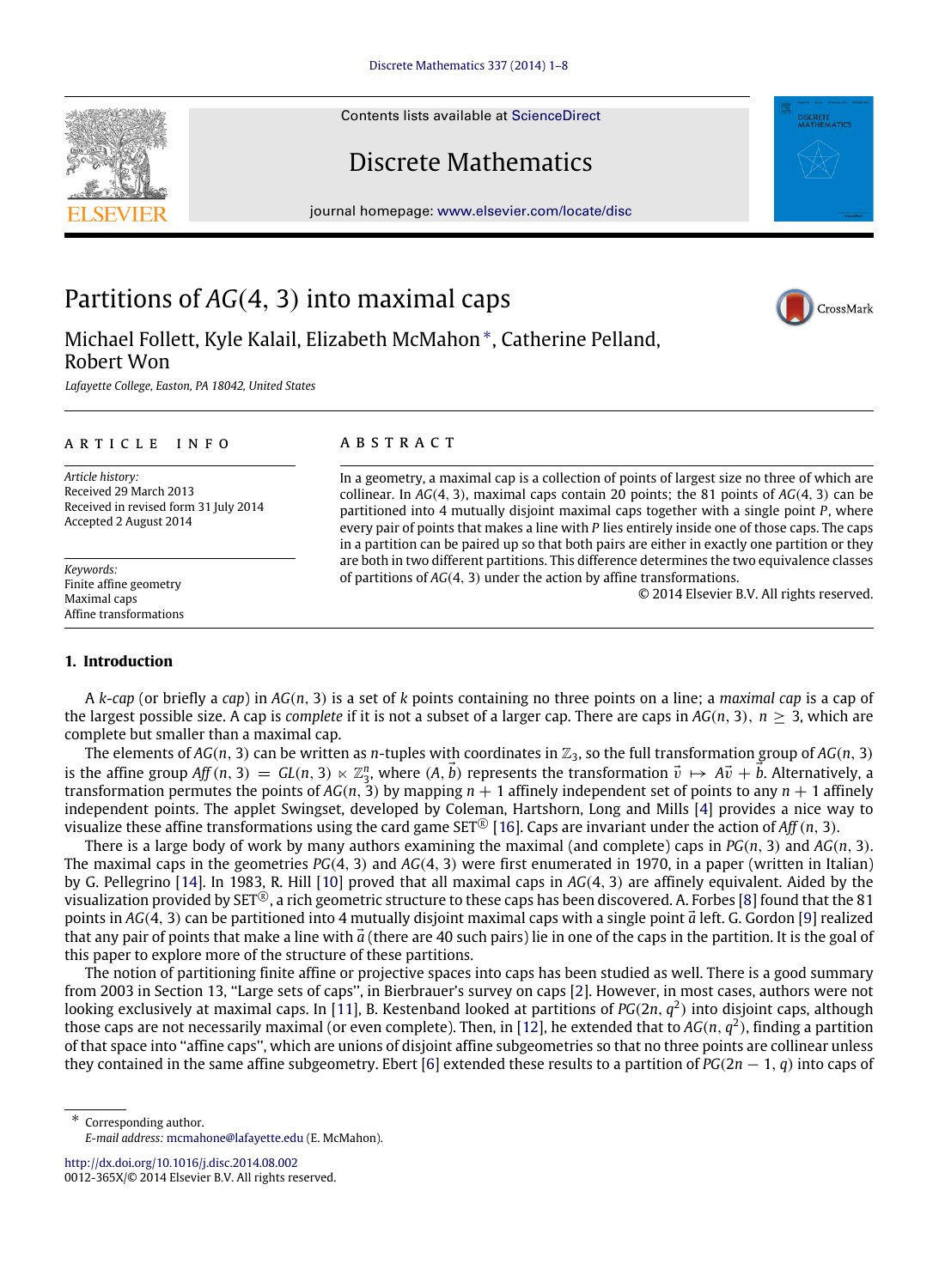<span id="page-1-2"></span>

| All known sizes of maximal caps in $AG(n, 3)$ . |          |          |          |          |          |  |  |
|-------------------------------------------------|----------|----------|----------|----------|----------|--|--|
| AG(1, 3)                                        | AG(2, 3) | AG(3, 3) | AG(4, 3) | AG(5, 3) | AG(6, 3) |  |  |
|                                                 |          |          | 20       | 45       |          |  |  |
|                                                 |          |          |          |          |          |  |  |



**Fig. 1.** *AG*(2, 3) with one set of diagonal lines shown.

size  $q^2+1$  ( $n$  even,  $n\geq 2$ ), which gives rise to a partition of PG(3, 3) into four caps of size 10. Because AG(3, 3) is obtained by deleting a plane from *PG*(3, 3), which could contain at most 4 points of any cap, Ebert's partition will give rise to a partition of *AG*(3, 3) into four caps. In Section [2,](#page-1-0) we give a partition of *AG*(3, 3) into three disjoint maximal caps. Theorem 22 in Bierbrauer's paper states that if  $PG(k, 3)$  can be partitioned into 2*l* caps, then  $AG(k + 2, 3)$  can be partitioned into 3*l* caps. This can be used to give a partition of *AG*(4, 3) into 6 caps. We improve the partition to 5 caps, 4 of which are maximal.

The symmetry group of *AG*(*n*, 3) acts transitively on maximal caps as sets; here, we show that the action is not 2-transitive on disjoint caps. Further, we show that the symmetry group does not act transitively on partitions of the affine geometry into maximal caps, and we find the equivalence classes of the action. We will look at partitions of  $AG(n, 3)$ , for  $n = 2$ , 3 and 4; we show in Section [2](#page-1-0) that the action of the symmetry group is transitive on partitions for *AG*(2, 3) and *AG*(3, 3). In Section [3,](#page-2-0) we show that the partitions in *AG*(4, 3) are in two affine equivalence classes in *AG*(4, 3) and isolate the fundamental difference between those classes.

Finally, *Aff*(4, 3) is of order 1,965,150,720. In Section [4,](#page-6-0) we briefly examine various subgroups of this group that fix particular caps and partitions as sets.

## <span id="page-1-0"></span>**2.** Caps in  $AG(n, 3)$ , with a focus on  $n < 4$

[Table 1](#page-1-1) enumerates the known sizes of maximal caps in  $AG(n, 3)$  for  $n \leq 6$ , the only sizes known at this time.

The sizes for maximal caps in dimensions 1 and 2 can be found by inspection. The size for dimension 3 was first analyzed by Bose in 1947 [\[3\]](#page-7-10). In 1970, Pellegrino provided the first proof that there are 20 points in a maximal cap in *AG*(4, 3) [\[14\]](#page-7-2) by finding caps in *PG*(4, 3), one of which lies entirely in an induced *AG*(4, 3). Edel, Ferret, Landjev and Storme first classified the maximal caps in *AG*(5, 3) in 2002 [\[7\]](#page-7-11). The results in dimensions 4 and 5 came from looking at caps in the projective space *PG*(*n*, 3), and removing points. In 2008, A. Potechin found the size of the maximal caps in *AG*(6, 3) [\[15\]](#page-7-12); this result came from looking at caps in *AG*(5, 3) and analyzing how those can extend to the higher dimension. It is still not known how large maximal caps are in dimensions larger than 6. In all dimensions where the sizes of maximal caps are known, all maximal caps are affinely equivalent. Hill first showed this for *AG*(4, 3) in 1983 [\[10\]](#page-7-3); this result has been extended to all dimensions where the sizes of maximal caps are known in the papers that first identified the maximal caps.

The points in  $AG(n, 3)$  can be realized as *n*-tuples of elements of  $\mathbb{F}_3$ . In this case, as Davis and Maclagan [\[5\]](#page-7-13) point out, lines are easy to identify: three points in  $AG(n, 3)$  are collinear if and only if their sum is  $\vec{0}$  mod 3.

In dimensions 2 and 4, the maximal caps consist of pairs of points from a pencil of lines through a fixed point; we call that point the *anchor point*. In dimensions 3 and 5, maximal caps sum to 0 mod 3. In dimension 3 and lower, we can find results about caps simply by inspection. In this paper, we extend this direct analysis to dimension 4. We begin in dimension 2.

To aid in the visualization, we will use the same scheme as is used by Davis and Maclagan [\[5\]](#page-7-13): *AG*(2, 3) is represented by a 3 × 3 grid, as pictured below in [Fig. 1.](#page-1-2) There are 12 lines in *AG*(2, 3): 3 horizontal, 3 vertical, 3 diagonals as pictured, and the 3 diagonals in the opposite direction.

**Proposition 2.1.** *In AG*(2, 3)*, a maximal cap has* 4 *points and consists of two lines through an anchor point, with the anchor removed; all maximal caps are affinely equivalent. AG*(2, 3) *can be partitioned into two disjoint caps together with their common anchor point. Any two partitions are affinely equivalent.*

**Proof.** The structure of the maximal caps and their affine equivalence can easily be determined by inspection. The four lines through the point  $\vec{0}$  (in the upper left) are shown in [Fig. 2](#page-2-1) as a pair of points of the same size and shading. Any two of these pairs will form a maximal cap. The anchor is uniquely determined by the cap, since the sum of the coordinates for the points

<span id="page-1-1"></span>**Table 1**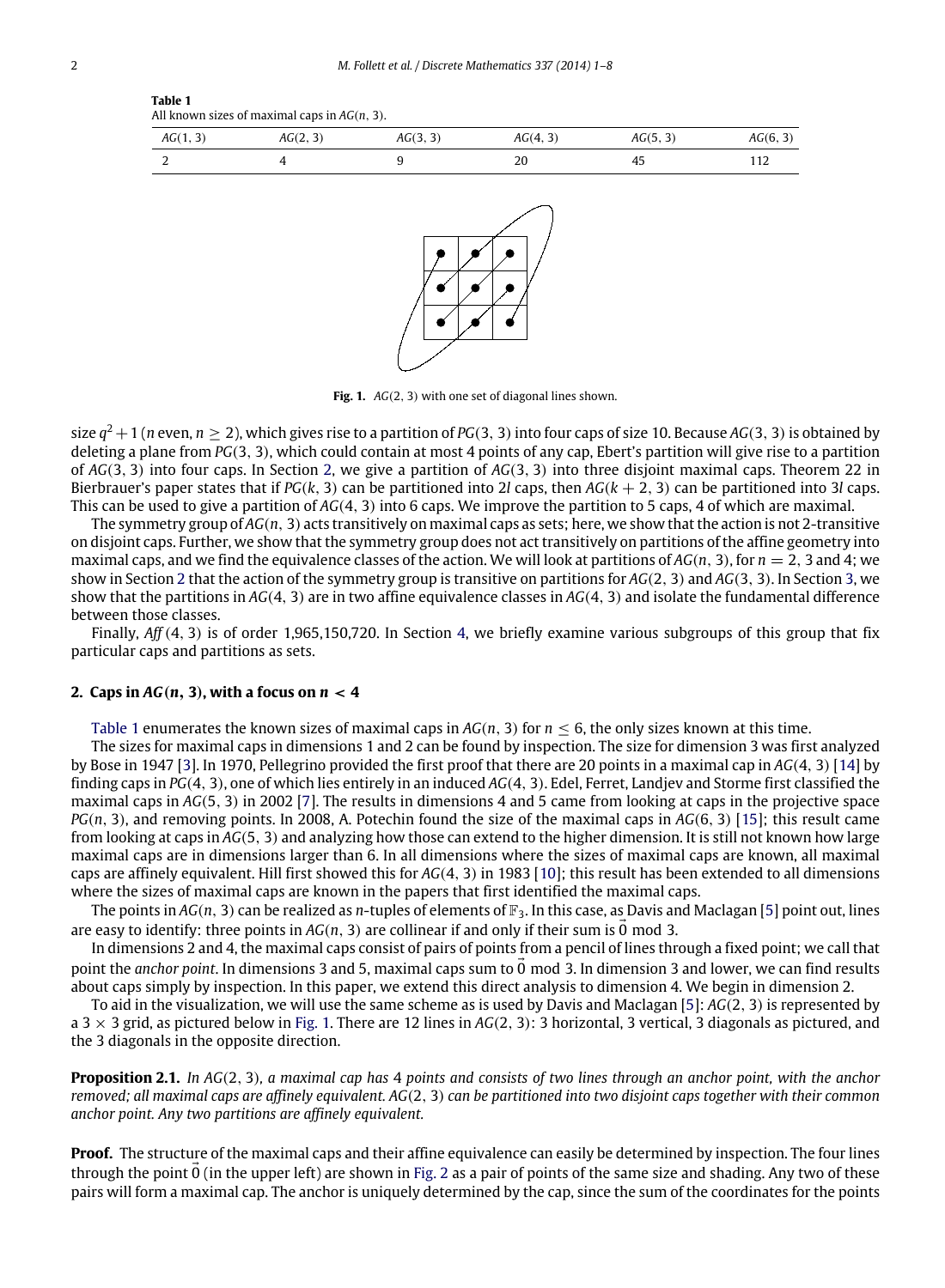| r | O |
|---|---|
|   |   |

<span id="page-2-1"></span>**Fig. 2.** A partition of *AG*(2, 3) into 4-caps with anchor point in the upper left.

|   |  | $\bullet$ |  |  |
|---|--|-----------|--|--|
| ٠ |  |           |  |  |
|   |  |           |  |  |

**Fig. 3.** *AG*(3, 3) with two sets of collinear points shown.

<span id="page-2-2"></span>in a cap gives the coordinates for the anchor. Thus, since any point has four lines through it, the remaining four points must be a cap with the same anchor. An affine transformation is determined by the images of the anchor, one large black point and one small black point, so any two caps are equivalent; since the partition is determined by a cap, so all partitions are affinely equivalent as well.  $\square$ 

We will represent *AG*(3, 3) by three 3×3 grids. Two examples of lines are shown in [Fig. 3.](#page-2-2) When coordinatizing *AG*(3, 3), we can have the first coordinate give the *AG*(2, 3) subgrid, and the last two give the point within that subgrid. Thus, a line will either consist of three points in one subgrid of *AG*(3, 3) in the same position as a line from *AG*(2, 3) (so the first coordinates will be the same), or three points with one in each of the three subgrids such that, if you superimpose the three subgrids, the points are either in the same position (the open circles in [Fig. 3:](#page-2-2) the last two coordinates will be the same) or are in the position as a line in *AG*(2, 3) (the solid dots in [Fig. 3\)](#page-2-2).

A set of *q* <sup>2</sup> + 1 points with no 3 on a line is called *ovoid* in *PG*(3, *q*); at each point *P* of the ovoid, all lines through *P* that meet the ovoid only at *P* lie in a single (tangent) plane. If that plane is deleted, we get *AG*(3, *q*), with a cap of size *q* 2 . So, for *AG*(3, 3), a maximal cap has 9 points.

In  $AG(3, 3)$ , the caps sum to 0, and there is no anchor.  $AG(3, 3)$  can be partitioned into 3 disjoint maximal caps. It is interesting to note that all maximal caps in  $AG(5, 3)$  have 45 points, which also sum to  $\vec{0}$ ; could it always be true that maximal caps sum to  $\overline{0}$  mod 3 in odd dimensions? However,  $AG(5, 3)$  cannot have a similar decomposition into disjoint caps, as 45 does not divide 243.

**Proposition 2.2.** (1) *In AG*(3, 3), *all maximal caps are affinely equivalent; the coordinates for a maximal cap sum to* 0 mod 3. (2) *AG*(3, 3) *can be partitioned into three mutually disjoint maximal caps. Every maximal cap in AG*(3, 3) *is in a unique partition of AG*(3, 3)*; thus, all partitions are equivalent.*

**Proof.** (1) An example of a maximal cap in AG(3, 3) is pictured in [Fig. 4;](#page-3-0) label these points  $\vec{b_1},\ldots,\vec{b_9}.$  The reader can verify that there are no lines in the set of points and that the sum of coordinates is  $\vec{0}$  mod 3.

In 1947, R.C. Bose first proved that the size of a maximal cap in  $PG(3, s)$  is  $s^2 + 1$  when *s* is a power of an odd prime [\[3\]](#page-7-10) and used a quadric surface to find a cap of that size. He showed that certain planes intersect the cap in a single point, so deleting that plane gives a cap in AG(3, q) of size  $q^2$ . In 1955, Barlotti [\[1\]](#page-7-14) and Panella [\[13\]](#page-7-15) independently showed that, when  $q$  is odd, all maximal caps in PG(3,  $q$ ) are the  $q^2+1$  points of an elliptic quadric, so all are projectively equivalent. This gives us the rest of  $(1)$ .

(2) [Fig. 5](#page-3-1) shows a decomposition of AG(3, 3) into 3 disjoint maximal caps. Notice that one of the caps is  $\vec{b_1},\ldots,\vec{b_9}$ . Since all 9-caps of AG(3, 3) are affinely equivalent, it suffices to show that this partition is the only partition containing  $\vec{b_1},\ldots,\vec{b_9}$ .

Given any maximal cap *C* and 3 parallel planes of *AG*(3, 3), *C* must intersect those 3 planes in sets of size 4, 4 and 1 or 3, 3 and 3. (The only other possibility would be for *C* to intersect those planes in 4, 3 and 2 points, since a cap cannot have more than 4 points in a plane. However, we can find an affine transformation so that each plane corresponds to one coordinate of the vectors; if the cap intersects those 3 planes in 4, 3 and 2 points, the sum of the cap for that coordinate cannot be 0 mod 3.) Thus, given  $\vec{C} = \{\vec{b_1},\ldots,\vec{b_9}\}$ , for any partition containing C, the other two caps must intersect the three planes in 1 or 4 points. In the first two planes, if another cap has a 4-point intersection with the plane, then viewing the plane as *AG*(2, 3), the anchor for that cap must be the same as the anchor for the 4 points of *C*, so the only possibility for the first 2 planes is what is shown. Thus, the other two caps comprising the partition are completely determined.  $\Box$ 

#### <span id="page-2-0"></span>**3. Disjoint and intersecting maximal caps of** *AG*(**4**, **3**)

We will represent  $AG(4, 3)$  by a  $9 \times 9$  grid, which we can view as three copies of  $AG(3, 3)$  or nine copies of  $AG(2, 3)$ (arranged as  $AG(2, 3)$ ). A line will consist of three points that appear either in the same  $3 \times 3$  subgrid (as a line in  $AG(2, 3)$ ),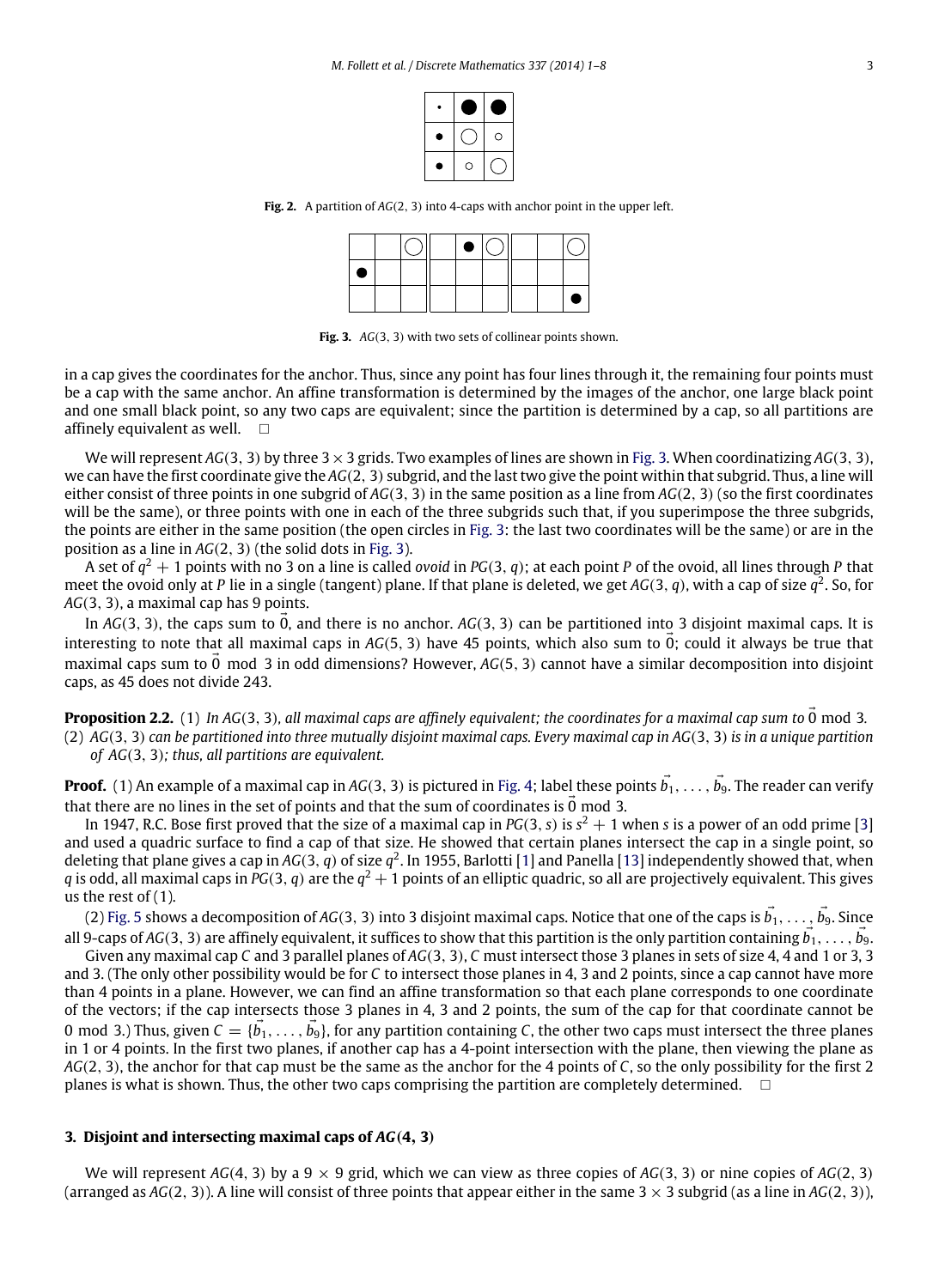<span id="page-3-0"></span>

| ● | $\bullet$ |                | Œ |     |            |  |
|---|-----------|----------------|---|-----|------------|--|
|   |           | $\blacksquare$ |   | I O | $\sqrt{2}$ |  |
| 0 | $\bullet$ |                | ٠ |     |            |  |

**Fig. 4.** A maximal 9-cap in *AG*(3, 3).

|  | O • O O O O O + O •                           |  |  |  |
|--|-----------------------------------------------|--|--|--|
|  | $\cdot$ 0 $\cdot$ 0 $\cdot$ 0 $\cdot$ 0 0 0 0 |  |  |  |
|  | │●│•│●║○│●│○║•│○│•                            |  |  |  |

<span id="page-3-2"></span><span id="page-3-1"></span>**Fig. 5.** *AG*(3, 3) partitioned into 3 disjoint maximal caps.

|   | $\bullet \bullet \bullet$ |   |   | ٠ |  |
|---|---------------------------|---|---|---|--|
| £ |                           | £ |   |   |  |
| C |                           |   |   |   |  |
| İ |                           |   | с |   |  |
|   |                           |   |   |   |  |
|   |                           |   |   |   |  |
| f |                           |   |   |   |  |
|   |                           |   |   |   |  |
|   |                           |   |   |   |  |

**Fig. 6.** A maximal cap *S* in *AG*(4, 3); the anchor point is in the upper left.

or in three subgrids that correspond to a line in *AG*(2, 3) so that, when the subgrids are superimposed, the points are either in the same position or they are a line in *AG*(2, 3). When coordinatizing *AG*(4, 3), we can have the first two coordinates give the *AG*(2, 3) subgrid, and the second two give the point within that subgrid. A maximal cap in *AG*(4, 3) contains 20 points in 10 pairs, where each pair completes a line with the anchor point; one such cap *S* is shown in [Fig. 6.](#page-3-2) All maximal caps are affinely equivalent (Pellegrino [\[14\]](#page-7-2) and Hill [\[10\]](#page-7-3)). Considering the points as 4-tuples, *S* is the first cap lexicographically with  $\overline{0}$  as its anchor point.

**Lemma 3.1.** For any maximal cap S in AG(4, 3), there exists an anchor point  $\vec{a}$ , so that the cap consists of 10 pairs of points, each *of which forms a line with*  $\vec{a}$ . The sum of the coordinates of the points in S is  $-\vec{a}$  mod 3, so the anchor point is unique.

**Proof.** One can verify that the set *S* pictured in [Fig. 6](#page-3-2) contains no lines, so it must be a maximal cap. *S* consists of 10 pairs of points, where the third point completing the line for each pair is the point in the upper left,  $\ddot{0}$ . Since any other maximal cap is affinely equivalent to *S*, the same must be true for all caps.

Further, suppose that  $S_1$  is an arbitrary maximal cap with an anchor point  $\vec{a}$ . Since the coordinates of three collinear points sum to  $\vec{0}$  mod 3, if the coordinates for the points in  $S_1$  are summed with 10 $\vec{a}$ , the result must be  $\vec{0}$  mod 3. Thus, the sum of the points in  $S_1$  is  $-\vec{a}$  mod 3.  $\Box$ 

The following lemma was originally verified by Forbes via a computer search; we give a direct proof. Note that an affine transformation fixing the point corresponding to  $\overline{0}$  is a linear transformation. This will simplify some of our arguments.

# **Lemma 3.2.** *There are 8424 maximal caps with anchor*  $\vec{0}$ *; they are all linearly equivalent.*

**Proof.** All maximal caps in AG(4, 3) are affinely equivalent. The elements of *GL*(4, 3) send caps with anchor 0 to caps with anchor  $\vec{0}$ . Thus, by the Orbit–Stabilizer Theorem, we can count the number of caps with anchor  $\vec{0}$  by counting the matrices in *GL*(4, 3) that send the cap *S* to itself. Since a linear transformation is determined by its action on a basis, we will find such a basis among the vectors corresponding to points in *S*. If we order the points of *S* (as pictured in [Fig. 6\)](#page-3-2) lexicographically as  $c_1, -c_1, c_2, -c_2, \ldots, c_{10}, -c_{10}$ , we can see that  $c_1, c_2, c_3$  and  $c_5$  are linearly independent. So we will determine a matrix in *GL*(4, 3) fixing *S* by specifying the images of those vectors.

Looking at [Fig. 6,](#page-3-2)  $c_1$  can be sent to any of the 20 points.  $c_2$  can be sent to any of the 18 points that do not include the image of *c*<sup>1</sup> and −*c*1. The image of *c*<sup>3</sup> is restricted by the fact that once it is chosen, all points from *S* in the hyperplane determined by *c*1, *c*<sup>2</sup> and *c*<sup>3</sup> must go to points in *S* as well, since all points in that hyperplane are linear combinations of *c*1, *c*<sup>2</sup> and *c*3. Not all choices for the image of *c*<sup>3</sup> will work. Similarly, the image of *c*5, the last point in *S* not in that hyperplane, does not have full freedom. The reader can verify that, once the image of  $c_1$  and  $c_2$  are chosen, there are only 8 possibilities for the images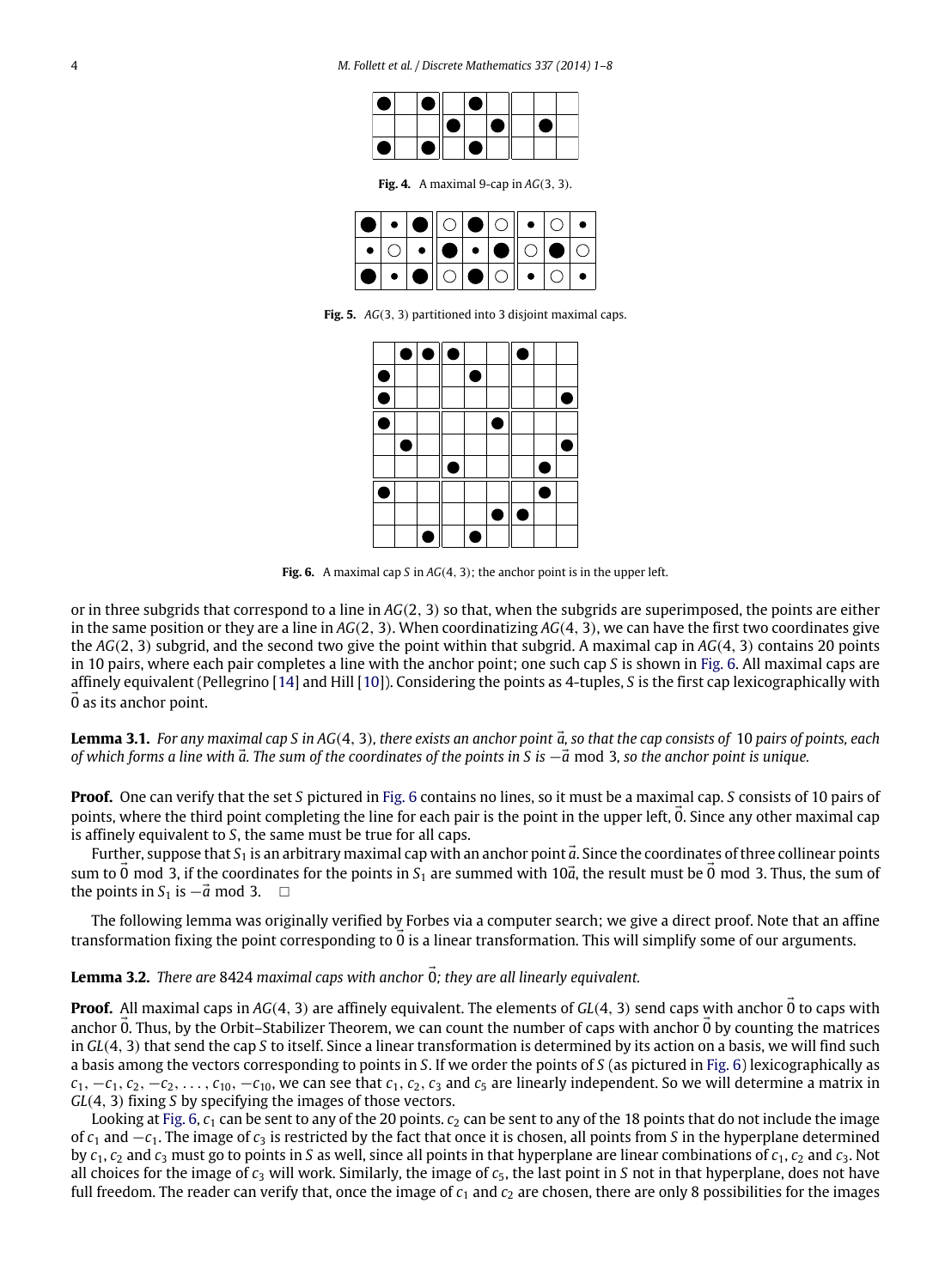<span id="page-4-0"></span>

**Fig. 7.** A partition of  $AG(4, 3)$  into 4 disjoint maximal caps; the anchor point  $\vec{0}$  is in the upper left.

of  $c_3$  and  $c_5$ . Thus, there are  $20 \cdot 18 \cdot 8 = 2880$  matrices that fix *S* as a cap. Thus, there are  $|GL(4, 3)|/2880 = 8424$  caps with anchor  $\vec{0}$ .  $\Box$ 

The next theorem shows that *AG*(4, 3) can be partitioned into 4 disjoint maximal caps together with their common anchor, just as *AG*(2, 3) was. This fact was first noticed by Forbes [\[8\]](#page-7-4) and Gordon [\[9\]](#page-7-5).

<span id="page-4-1"></span>**Theorem 3.3.** *AG*(4, 3) *can be partitioned into* 4 *mutually disjoint maximal caps together with their common anchor*  $\vec{a}$ .

**Proof.** One such partition, where *S* pictured above is one of the maximal caps, is shown in [Fig. 7.](#page-4-0) The reader can verify that the claims in the theorem hold for this partition.  $\square$ 

The goal of the rest of this paper is to study these partitions.

The next proposition has been verified by computer search. It would be instructive to have a geometric proof of this fact, as it implies something important about the structure of maximal caps. The proposition is very useful in understanding the structure of the partitions, for it shows that the partitions in [Theorem 3.3](#page-4-1) are the only kind of partitions of *AG*(4, 3) that can include disjoint maximal caps.

**Proposition 3.4.** *Any two maximal caps with different anchor points intersect in at least one point.*

**Proof.** Because any two maximal caps are affinely equivalent, it suffices to verify that a given maximal cap has nonempty intersection with all caps with all other anchor points. Let *S* be the maximal cap with anchor  $\vec{0}$  pictured in [Fig. 6.](#page-3-2) Let  ${S_1, \ldots, S_{8424}}$  be the set of 8424 maximal caps with anchor  $\vec{0}$ . For a cap  $S_i$  in that set, if we add  $\vec{a}$ (mod 3) to each point in  $S_i$  (which we write as  $S_i + \vec{a}$ ), we get a cap with anchor  $\vec{a}$ . Thus,  $\{S_i + \vec{a}\}$  is the set of 8424 maximal caps with anchor  $\vec{a}$ .

A computer check ran through all 80 possible anchor points  $\vec{a}$  and verified that *S* and  $S_i + \vec{a}$  had nonempty intersection for  $1 \leq i \leq 8424$ .  $\Box$ 

The same computer check verified the first claim in the next proposition. The last claims in the proposition were shown by a different computer search by Forbes [\[8\]](#page-7-4).

<span id="page-4-2"></span>**Proposition 3.5.** Let S be a maximal cap with anchor  $\vec{0}$ . There are 198 maximal caps (necessarily with anchor  $\vec{0}$ ) disjoint from *S. There are* 216 *different partitions of AG*(4, 3) *containing S as a block; each of the* 198 *caps disjoint from S is in at least one of the* 216 *partitions.*

While the group *Aff*(*n*, 3) acts transitively on maximal caps, there are three equivalence classes for pairs ( $S_1$ ,  $S_2$ ) of disjoint caps. Consider [Figs. 8](#page-5-0) and [9.](#page-5-1) Let *<sup>S</sup>* be the maximal cap with anchor 0 in large black dots (this is the same cap pictured ⃗ in [Fig. 6\)](#page-3-2). Three different caps *C* disjoint from *S* are pictured in large gray dots in [Figs. 8\(](#page-5-0)a), (b) and [9.](#page-5-1) In each case, there are 40 points not in {0⃗} ∪ *<sup>S</sup>* ∪ *<sup>C</sup>*. In [Fig. 8\(](#page-5-0)a), those points can be partitioned into 2 disjoint maximal caps in only one way; in [Fig. 8\(](#page-5-0)b), they can be partitioned into 2 disjoint maximal caps in two different ways. In [Fig. 9,](#page-5-1) they can be partitioned into 2 disjoint maximal caps in six different ways.

Let *S* be a maximal cap with anchor 0. By [Proposition 3.5,](#page-4-2) any of the 198 maximal caps disjoint from *S* is in a partition. A computer check has verified that there are 36 maximal caps disjoint from *S* that appear in only one partition of *AG*(4, 3) containing *S*; there are 90 maximal caps disjoint from *S* that appear in exactly two partitions of *AG*(4, 3) containing *S*; and there are 72 maximal caps disjoint from *S* that appear in exactly six partitions of *AG*(4, 3) containing *S*. This leads to the following definition.

**Definition.** Given a maximal cap *S*, let *S'* be a cap (necessarily with the same anchor point) disjoint from *S*. If {*S*, *S'*} are in one (respectively two, six) partition(s), we say *S* ′ is *S*-1-*completable* (respectively *S*-2-*completable*, *S*-6-*completable*).

Thus, if a maximal cap *S* is chosen, the 198 maximal caps disjoint from *S* are not all affinely equivalent when *S* is fixed as a set. The next proposition summarizes how a linear transformation that fixes *S* as a set permutes the maximal caps disjoint from *S* and the partitions containing *S*. These results were verified by applying linear transformations to caps and partitions.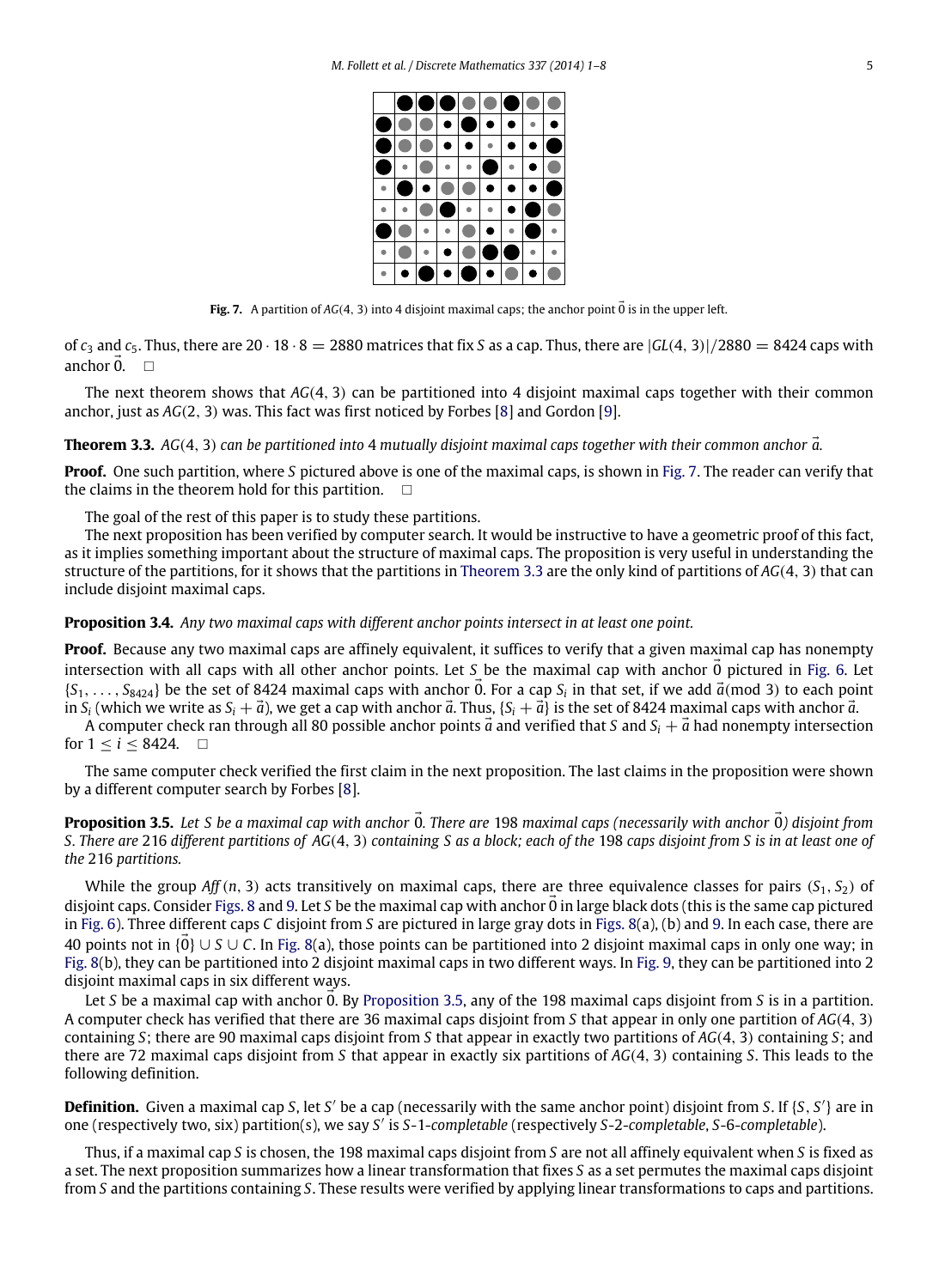<span id="page-5-0"></span>

**Fig. 8.** Partitions of *AG*(4, 3) containing *S* (in large black dots) and (a) a 1-completable cap and (b) a 2-completable cap (in large gray dots).

<span id="page-5-1"></span>

<span id="page-5-2"></span>**Fig. 9.** Partitions of *AG*(4, 3) containing *S* (in large black dots) and a 6-completable cap (in large gray dots).

**Proposition 3.6.** *Let S be a maximal cap with anchor* <sup>0</sup>⃗*, and let* <sup>T</sup> *be the group of linear transformations of AG*(4, <sup>3</sup>) *that fix S as a set; let*  $T \in \mathcal{T}$ *.* 

- (a) If  $S_i$  is S-*i*-completable, then so is  $T(S_i)$ , for  $i = 1, 2, 6$ *.*
- (b) *Any partition of AG*(4, 3) *containing S will have two S-*6-completable *caps and either an S-*1-completable *cap or an S-*2-completable cap*.*
- (c) The 216 partitions of AG(4, 3) containing S are in two different equivalence classes  $E_1$  and  $E_2$  under the action of  $T$ .  $E_1$  *contains* 36 *partitions that consist of*  $\{ {\vec{0}}, S, S_1, S_{61}, S'_{61} \}$ *, where*  $S_1$  *is S-1-completable and*  $S_{61}$  *and*  $S'_{61}$  *are both S*-6-completable*.* E<sub>2</sub> contains 180 partitions that consist of  $\{ \vec{0} \}$ , *S*, *S*<sub>2</sub>, *S*<sub>62</sub>, *S*<sub>62</sub>}, where *S*<sub>2</sub> is *S*-2-completable *and S*<sub>62</sub> *and S* ′ <sup>62</sup> *are both S-*6-completable*.*
- (d)  $\tau$  acts transitively on  $E_1$  and acts transitively on  $E_2$ . If  $\Pi = \{\{\vec{0}\}, S, A, B, C\}$  and  $\Pi' = \{\vec{0}\}, S, A', B', C'\}$  and either  $\Pi, \Pi'$  $\in$  *E*<sub>1</sub> with A and A' S-1-completable, or  $\Pi$ ,  $\Pi' \in E_2$ , with A' and A'S-2-completable, then half the matrices in  $\Im$  that fix S *and send A to A' (and thus sent*  $\Pi$  *to*  $\Pi'$ *) send B to B<sup>'</sup> and C to C' and half send B to C' and C to B'.*
- (e) An S-6-completable *cap appears in exactly one partition in*  $E_1$  *and in five partitions in*  $E_2$ *.*

We have been considering partitions containing a particular maximal cap *S* with anchor 0. Because all maximal caps are affinely equivalent, this was sufficient (and much more convenient) for analyzing the structure of the partitions and the group action. We now broaden our perspective to consider all partitions with anchor  $\vec{0}$ , which will extend by translation to all partitions.

How many partitions are there with anchor  $\vec{0}$ ? These partitions are not all linearly equivalent, so how many equivalence classes are there? There are 8424 caps we could have chosen as our fixed cap and 216 partitions containing that cap, and multiplying these numbers counts each partition 4 times, so there are 454,896 partitions with anchor 0. These partitions are acted on by the full general linear group, *GL*(4, 3), which has order 24,261,120. Because 454,896 does not divide 24,261,120, the partitions must be in at least two equivalence classes. To understand these equivalence classes, we need to understand how the caps in the partitions behave with respect to each other.

Let  $\{ \{0\}, A, B, C, D \}$  be a partition of  $AG(4, 3)$  into 4 mutually disjoint maximal caps together with their anchor point. Clearly, if *B* is *A*-1-completable (respectively *A*-2-completable, *A*-6-completable), then *A* is *B*-1-completable (respectively *B*-2-completable, *B*-6-completable). This motivates the next definition.

**Definition.** Let  $\{0\}$ , *A*, *B*, *C*, *D*} be a partition of *AG*(4, 3) into 4 mutually disjoint maximal caps together with their anchor point. We say {*A*, *B*}is a 1-*completable pair* (respectively a 2-*completable pair*) if the set {*A*, *B*} appears in exactly one partition (respectively exactly two partitions).

Suppose that  $\{\{0\}, A, B, C, D\}$  is a partition where *C* and *D* are *A*-6-completable. The next lemma shows that *C* and *D* are themselves a 1-completable pair or a 2-completable pair. Further, a partition of *AG*(4, 3) into 4 mutually disjoint maximal caps and their anchor point must consist of two pairs of caps, where either both pairs are 1-completable or both are 2-completable. (Note that this means that the other pair has both caps *S*-6-completable with respect to either cap *S* in the first pair.)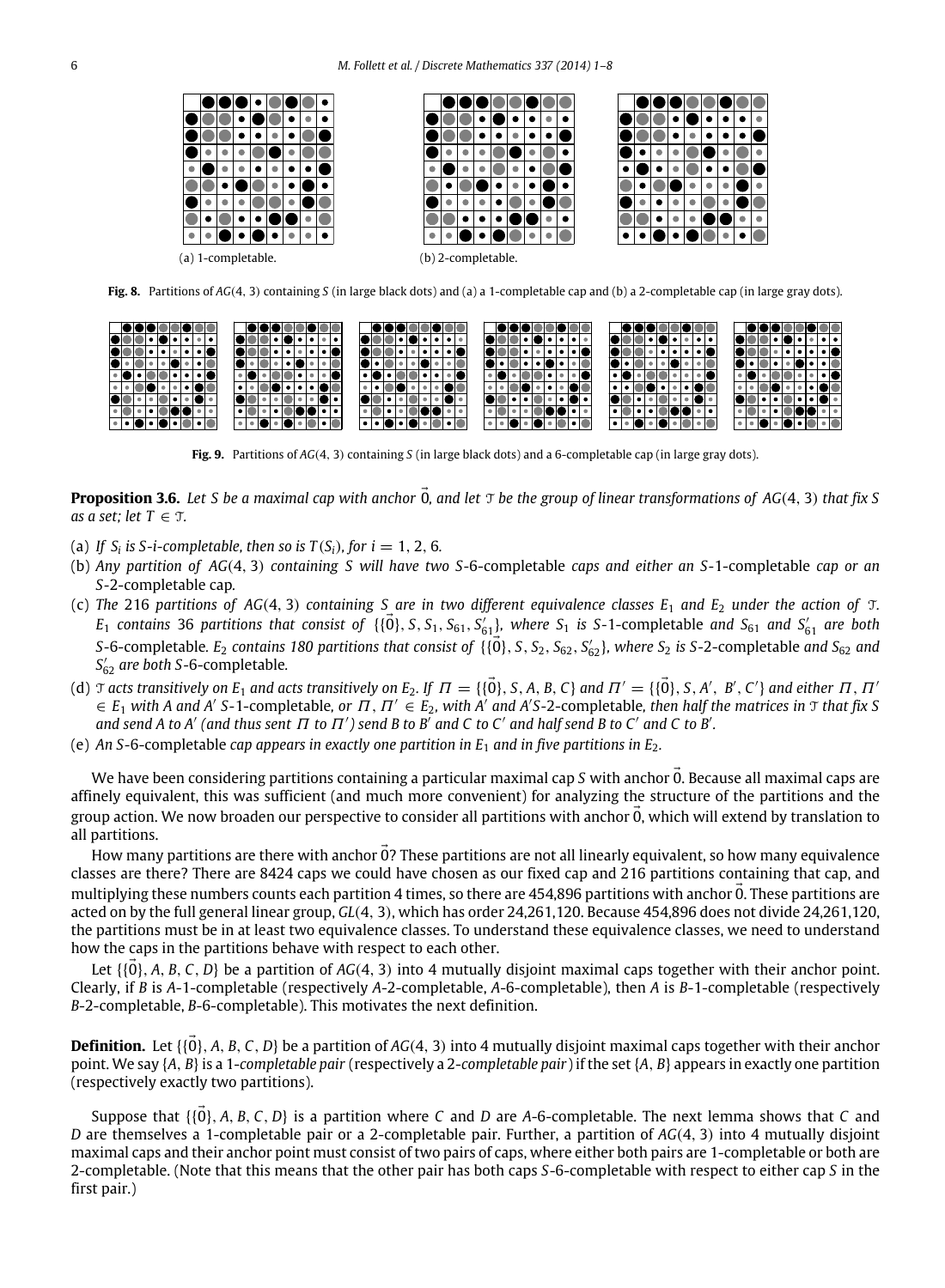<span id="page-6-1"></span>**Lemma 3.7.** Let  $\{\{\vec{0}\}, A, B, C, D\}$  be a partition of AG(4, 3) into 4 mutually disjoint maximal caps together with their anchor *point.*

- (1) *If B is A-*1-completable *or A-*2-completable*, then D is C -*1-completable *or C -*2-completable*.*
- (2) *Let* {{0⃗}, *<sup>A</sup>*, *<sup>B</sup>*, *<sup>C</sup>*, *<sup>D</sup>*} *be a partition of AG*(4, <sup>3</sup>) *into* <sup>4</sup> *mutually disjoint maximal caps together with their anchor point. Then* {*A*, *B*} *is a* 1-completable *pair if and only if* {*C*, *D*} *is a* 1-completable *pair. Thus,* {*A*, *B*} *is a* 2-completable *pair if and only if* {*C*, *D*} *is a* 2-completable *pair.*

**Proof.** (1) Suppose that *<sup>B</sup>* is *<sup>A</sup>*-1-completable or *<sup>A</sup>*-2-completable. If we consider the partition {{0⃗}, *<sup>B</sup>*, *<sup>A</sup>*, *<sup>C</sup>*, *<sup>D</sup>*} and think of *B* as the fixed maximal cap, we have a partition that can contain only one *B*-1- or *B*-2-completable cap, and since *A* is in only one or two partitions with *B*, we must have that *C* and *D* are both *B*-6-completable, so *B* is also *C*-6-completable (and *D*-6-completable). Since both *A* and *B* are 6-completable with respect to *C* and *D*, then considering the partition as fixing *C*, it must also be true that *C* and *D* are 1- or 2-completable with respect to each other.

(2) Given the partition  $\{0\}$ , *A*, *B*, *C*, *D*}, assume that  $\{A, B\}$  is a 1-completable pair. Then *C* is 6-completable with respect to *A*. Let  $\Pi_i = \{\{\vec{0}\}, A, B_i, C, D_i\}, 2 \leq i \leq 6$  be the five additional partitions containing *A* and *C*. Then *B* is the unique 1-completable cap with respect to *A* among those partitions (by [Proposition 3.6\(](#page-5-2)e)), so WLOG,  $\{A, B_2\}, \ldots, \{A, B_6\}$  are 2-completable pairs.

By [Proposition 3.6\(](#page-5-2)d), there are linear transformations  $T_i$  fixing A and sending  $T_2$  to  $T_i$ ,  $i=3,\ldots,6$  that fix C as well. Shifting our point of view so that we are thinking of these partitions as fixing *C*, by [Proposition 3.6\(](#page-5-2)a) and (e), the existence of the transformations  $T_i$  imply that  $D_2, \ldots, D_6$  must be 2-completable with respect to C, so {C, D} is a 1-completable pair. This means that the pairing of caps in any partition must have either two 1-completable pairs or two 2-completable pairs.

We can now put these results together to give the equivalence classes of partitions of *AG*(4, 3) with an arbitrary anchor point. The affine group acting on the elements of *AG*(4, 3) is *Aff*(4,  $\mathbb{F}_3$ )  $\cong$  *GL*(4, 3)  $\times$  *AG*(4, 3). This action sends caps to caps, so it also sends partitions to partitions. Thus, we can extend the structures we have found for partitions with anchor 0 to all possible partitions of *AG*(4, 3).

**Theorem 3.8.** The partitions of AG(4, 3) into 4 mutually disjoint maximal caps and the associated anchor point  $\vec{a}$  are in *two equivalence classes under the action of the affine group Aff*(4, 3)*. One equivalence class consists of partitions with two* 1-completable *pairs, and the other consists of partitions with two* 2-completable *pairs.*

**[P](#page-5-2)roof.** From [Lemma 3.7,](#page-6-1) all partitions consist of two 1-completable pairs or two 2-completable pairs. Extending [Proposi](#page-5-2)[tion 3.6\(](#page-5-2)a), if we see that if  $\{\{\vec{0}\},A,B,C,D\}$  and  $\{\{\vec{a}\},A',B',C',D'\}$  are two partitions and  $(\vec{T},\vec{a})$  is an element of Aff  $(4,3)$ , taking *A* to *A* ′ , etc., then *B* is 1-completable with respect to *A* if and only if *B* ′ is 1-completable with respect to *A* ′ . So, 1-completable pairs must go to 1-completable pairs, and 2-completable pairs must go to 2-completable pairs. Thus, one equivalence class under the action of *Aff*(4, 3) is the set of partitions containing two 1-completable pairs; the other is the set of partitions containing two 2-completable pairs.  $\square$ 

### <span id="page-6-0"></span>**4. Subgroups of the affine group acting on partitions**

The full automorphism group of AG(4, 3) is the group of affine transformations, the affine group Aff  $(4,3)=$  GL(4, 3)  $\ltimes\mathbb{Z}_3^4$ . This group is of order 1,965,150,720. Consider  $\vec{0}$  in  $AG(4, 3)$  and its stabilizer  $GL(4, 3)$ , of order 24,261,120. Since  $Aff(4, 3)$ is 2-transitive on points in  $AG(4, 3)$ ,  $GL(4, 3)$  is transitive on points.  $GL(4, 3)$  is transitive on caps with anchor 0, but not 2-transitive on caps with anchor  $\vec{0}$ : while we can send any cap C with anchor  $\vec{0}$  to another cap C' with anchor  $\vec{0}$ , we can only send *C*-1 completable (respectively *C*-2-completable, *C*-6-completable) caps to *C* ′ -1 completable (respectively *C* ′ -2 completable, *C* ′ -6-completable) caps, and that action extends to the action of *Aff*(4, 3) on all caps. Thus, without loss of generality, we can understand the full group action by considering the stabilizer *G* of one particular maximal cap *S* as a set (so *G* also necessarily stabilizes  $\vec{0}$ ), a subgroup of size 2880.

The results in this section were found using *Mathematica* [\[18\]](#page-7-16) to compute with matrices and GAP [\[17\]](#page-7-17) to analyze the structure of the groups of matrices. Recall,  $E_1$  is the set of partitions containing a particular cap *S* (with anchor point 0), an *S*-1-completable cap and a second 1-completable pair (where both caps in that pair are *S*-6-completable);  $E_2$  is the set of partitions containing *S*, an *S*-2-completable cap and another 2-completable pair (where both caps in that pair are *S*-6 completable).

*G* is transitive on the partitions in  $E_1$  and transitive on the partitions in  $E_2$ . The subgroup  $G_1$  of transformations of determinant 1 is transitive on the partitions in  $E_1$  but not transitive on the partitions of  $E_2$ . If  $\Pi_2$  is a partition in  $E_2$ , then  $\{T(T_2) | T \in G_1\}$ , is half of the partitions of  $E_2$ , and each *S*-2-completable cap appears exactly once in that set. This means that each 2-completable cap also appears exactly once in  $\{T'(T_2) \mid T' \in G - G_1\}$ .

Let  $\Pi_1$  be a partition in  $E_1$  and let  $S_1$  be the S-1-completable cap in  $\Pi_1$ . There is a subgroup *H* of *G* of size 40 stabilizing the individual caps of  $\Pi_1$  as sets. These transformations are all of determinant 1. *H* is nonabelian and has a unique subgroup isomorphic to  $\mathbb{Z}_{20}$  and so is isomorphic to  $\mathbb{Z}_{20} \rtimes \mathbb{Z}_2$ . There are also 40 transformations that stabilize *S* and *S*<sub>1</sub> as sets and